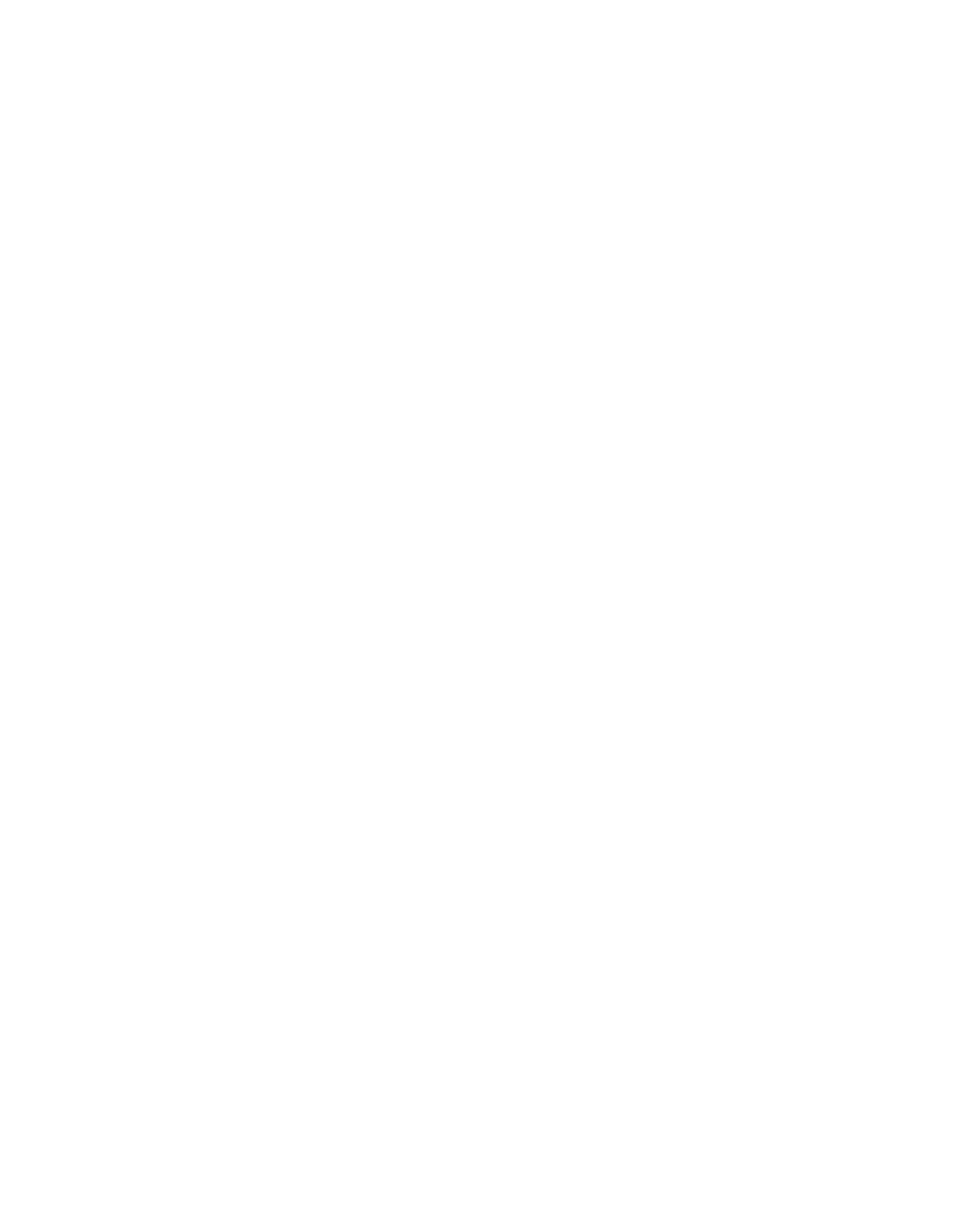- 1. AD Marble, Inc., 2000. *Evaluation and Synthesis of Existing Information*. October.
- 2. Andreasen, D.C., 2007. "Optimization of Ground-Water Withdrawals in Anne Arundel County, Maryland, From the Upper Patapsco, Lower Patapsco, and Patuxent Aquifers Projected through 2044," Maryland Geologic Survey Report of Investigations No. 77.
- 3. Baltimore County Planning and Zoning, 2010. *2020 Master Plan.*
- 4. Chapelle, F. M., 1985. "Hydrogeology, Digital Solute-Transport Simulation, and Geochemistry of the Lower Cretaceous Aquifer System near Baltimore, Maryland." *Maryland Geological Survey Report of Investigations No. 43*. Maryland Geological Survey, Baltimore, Maryland. 120 pp.
- 5. Chesapeake Environmental Management, Inc., 2012. "Waters of the U.S." Delineation Report, Martin State Airport, Wetland Verification for Maryland Aviation Administration. April
- 6. Council on Environmental Quality (CEQ), 1978. *Regulations for Implementing NEPA*. 43 Federal Register 55990. November 28, 1978.
- 7. Council on Environmental Quality (CEQ), 2005. *Guidance on the Consideration of Past Actions on Cumulative Effects Analysis.* Executive Office of the President Council on Environmental Quality (CEQ). Memorandum dated June 24, 2005.
- 8. Cowardin et al., 1979. Classification of Wetlands and Deepwater Habitats of the United States.
- 9. Critical Area Commission (CAC), 2003. *Maryland Chesapeake and Atlantic Coastal Bays Critical Area 10% Rule Guidance Manual.* Prepared by the Center for Watershed Protection. Fall.
- 10. Engineering Science, Inc., 1990a. *Phase I Archaeological Survey of the Runway 4/22 area*, conducted by Engineering Science, Inc. June.
- 11. Engineering Science, Inc., 1990b. Phase I Archaeological Survey of Runway 14/32 and the Midfield Complex. August.
- 12. Federal Aviation Administration (FAA), 2006a. Order 1050.1E, Change 1, *Environmental Impacts: Policies and Procedures.* March.
- 13. Federal Aviation Administration (FAA), 2006b. Order5050.4B, National Environmental Policy Act (NEPA) Implementing Instructions for Airport Actions. April.
- 14. Federal Aviation Administration (FAA), 2007a. *Environmental Desk Reference for Airport Actions*. October.
- 15. Federal Aviation Administration (FAA), 2007b. *Hazardous Wildlife Attractants On or Near Airports.* Advisory Circular (AC) 150/5200-33B.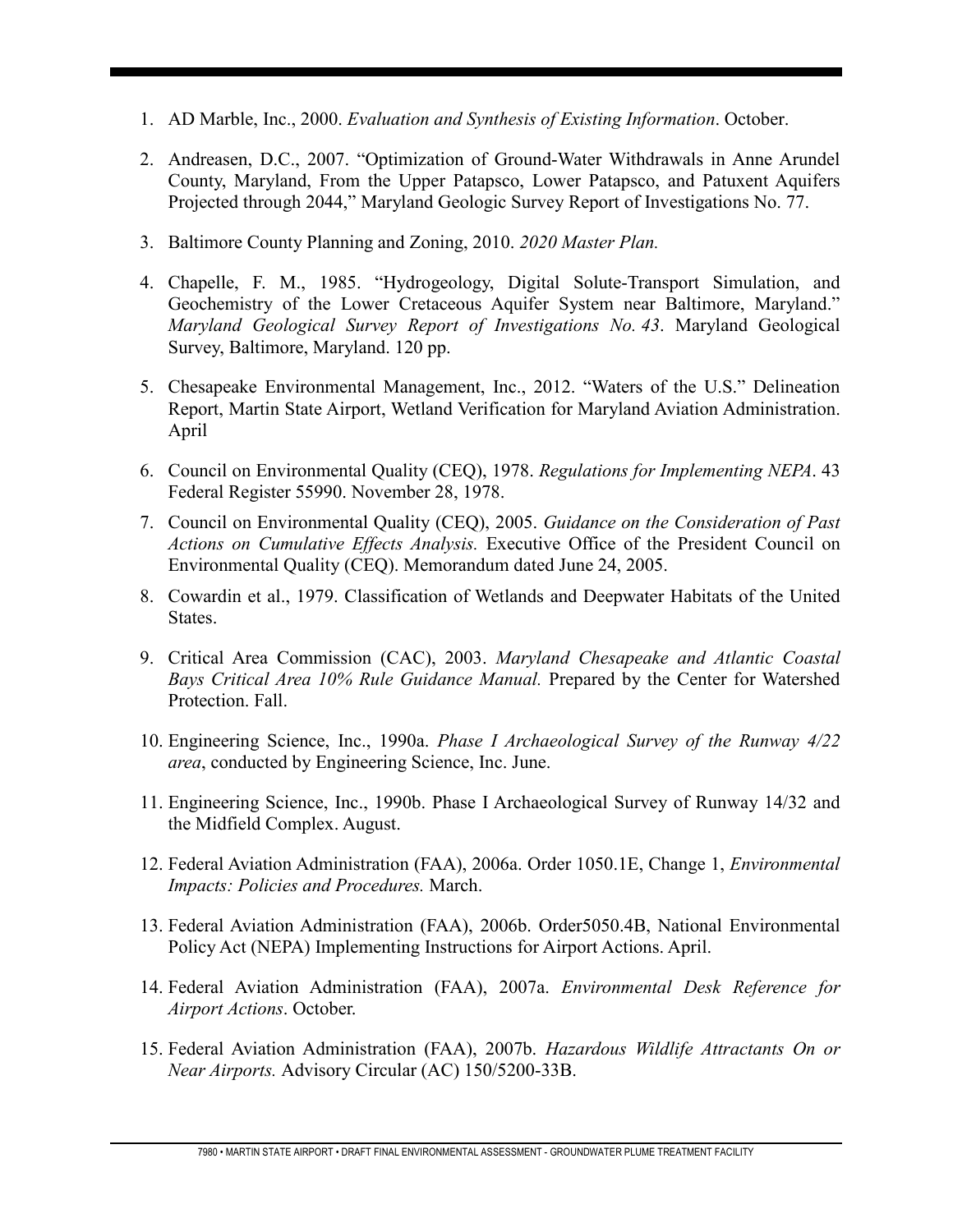- 16. Federal Highway Administration (FHWA), 2011. *Highway Traffic Noise: Analysis and Abatement Guidance.* United States Department of Transportation, Office of Environment and Planning, Noise and Air Quality Branch, Washington, D.C. Document number FWHA-HEP-10-025. Original June 2010, as amended December 2011.
- 17. Fleck, W.B., and Vroblesky D.A., 1996. "Simulation of ground-water flow of the coastal plain aquifers in parts of Maryland, Delaware, and the District of Columbia," United States Geological Survey Professional Paper 1404-J 41 pp.
- 18. Glaser, J. D., 1969. "Petrology and Origin of Potomac and Magothy (Cretaceous) Sediments, Middle Atlantic Coastal Plain, Maryland." *Geological Survey Reports of Investigations No. 11*. Maryland Geological Survey, Baltimore, Maryland. 102 pp.
- 19. Hansen, H.J. 1969. "Depositional Environments of Subsurface Potomac Group Sediments in Southern Maryland". American Association of Petroleum Geologists Bulletin v. 53, no. 9 p. 1923-1937.
- 20. Joseph Hopkins Associates, 1999. *Phase II Archaeological Investigation at Site 18Ba398*. January.
- 21. Koppie, C.S. 2013. Personal communication between Mr. Koppie of the United States Fish and Wildlife Service and Paul Myers of Tetra Tech, Inc. regarding Bald Eagle nesting at MTN on May, 2013.
- 22. Lockheed Martin Corporation (Lockheed Martin), 2012. *DRA Building Location and Remedial Action Plan Review Memorandum.* Memorandum dated 12 March.
- 23. Maryland Aviation Administration (MAA), 2013. *MTN EA for Phase I Improvements –* In Process.
- 24. Maryland Department of the Environment (MDE), 2000. *2000 Maryland Storm-Water Design Manual, Volumes I and II*. Prepared by the Center for Watershed Protection and the Maryland Department of the Environment, Water Management Administration. Effective October 2000, revised May 2009.
- 25. Maryland Department of the Environment (MDE), 2010a. *Integrated Report of Surface Water Quality in Maryland* [303(d) list].
- 26. Maryland Department of the Environment (MDE), 2010b. *Maryland Stormwater Management Guidelines for State and Federal Projects.* April.
- 27. Maryland Department of the Environment (MDE), 2012. Frog Mortar Creek Water Contact Advisory, 18 April. 2012. http://www.mde.state.md.us/programs/Land/ MarylandBrownfieldVCP/ERRP\_Superfund/Pages/FrogMortarCreekWaterContactAdvis ory.aspx.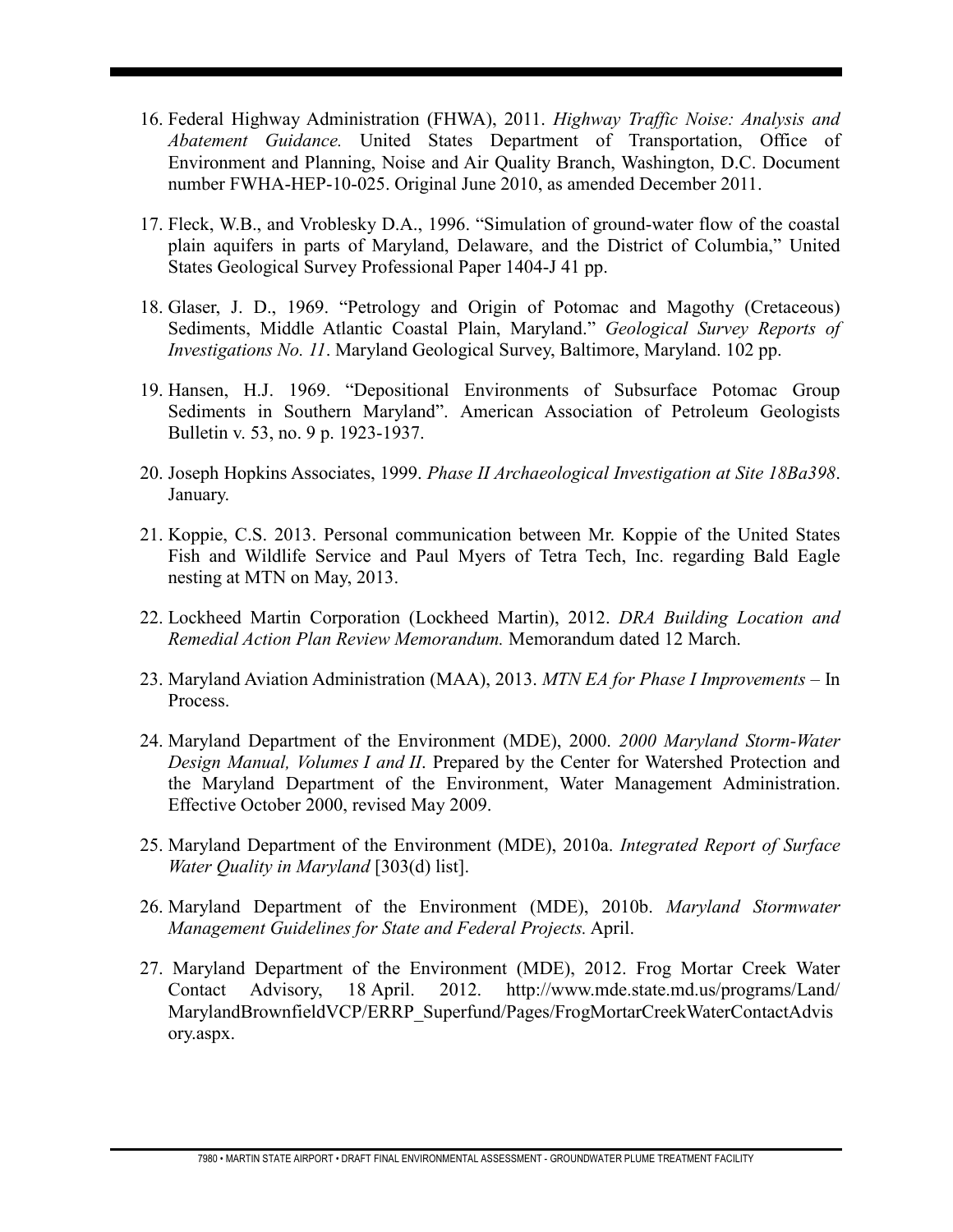- 28. Maryland Department of Natural Resources (MDNR), 2011. Sea Turtle Tagging Study [website].<http://dnr2.maryland.gov/fisheries/Documents/sttaggingstudy.pdf>
- 29. Maryland Department of Natural Resources (MDNR), 2013. Maryland Stewardship Scenic and Wild Rivers System [website]. <http://www.dnr.state.md.us/land/stewardship/scenicrivers.asp>
- 30. Maryland Department of Natural Resources (MDNR) Wildlife and Heritage Service, 2013. Letter to Maryland Aviation Administration re: state-listed endangered species within the Dump Road Area project area. March.
- 31. Maryland Department of Planning. Population Growth Estimates [website]. [http://www.mdp.state.md.us/msdc/MD\\_outlook\\_map.shtml.](http://www.mdp.state.md.us/msdc/MD_outlook_map.shtml) May
- 32. Maryland Department of Transportation 2014. Annual Average Daily Traffic. [http://sha.maryland.gov/Index.aspx?PageId=792.](http://sha.maryland.gov/Index.aspx?PageId=792) March 2014
- 33. Martin State Airport (MTN), 2013. *Airport Layout Plan.* Maryland Aviation Administration.
- 34. National Marine Fisheries Service (NMFS), 1999.Guide to Essential Fish Habitat Designations in the Northeastern United States, Volume III: Connecticut and New York. March.
- 35. National Marine Fisheries Service (NMFS), 2010. Summary of Essential Fish Habitat (EFH) Designations. Chesapeake Bay, Mainstem, Maryland/Virginia [table].March.
- 36. National Marine Fisheries Service (NMFS), 2012. Letter from National Oceanic and Atmospheric Administration National Marine Fisheries Service to MAA regarding federally listed rare, threatened, or endangered aquatic species in Frog Mortar Creek.
- 37. National Marine Fisheries Service (NMFS), 2013.Guide to Essential Fish Habitat Designations in the Northeastern United States [website]. July. <http://www.nero.noaa.gov/ro/doc/webintro.html>
- 38. Natural Resources Conservation Service (NRCS), 2013. Web Soil Survey [website]. [http://websoilsurvey.sc.egov.usda.gov/app/HomePage.htm.](http://websoilsurvey.sc.egov.usda.gov/app/HomePage.htm)
- 39. Nutter, L.J., and Otton, E.G., 1969, Ground-water occurrence in the Maryland Piedmont: Maryland Geological Survey Report of Investigations No. 10, 56 p.
- 40. Tetra Tech, Inc. (Tetra Tech), 2004. Slug Tests for Hydraulic Conductivity. Report Prepared by Tetra Tech, Inc. for Lockheed Martin Corporation, Bethesda, Maryland.
- 41. Tetra Tech, Inc. (Tetra Tech), 2012a. Interim Remedial Action Feasibility Study for the Groundwater Operable Unit at the Dump Road Area Site at Martin State Airport Middle River, Maryland. November.